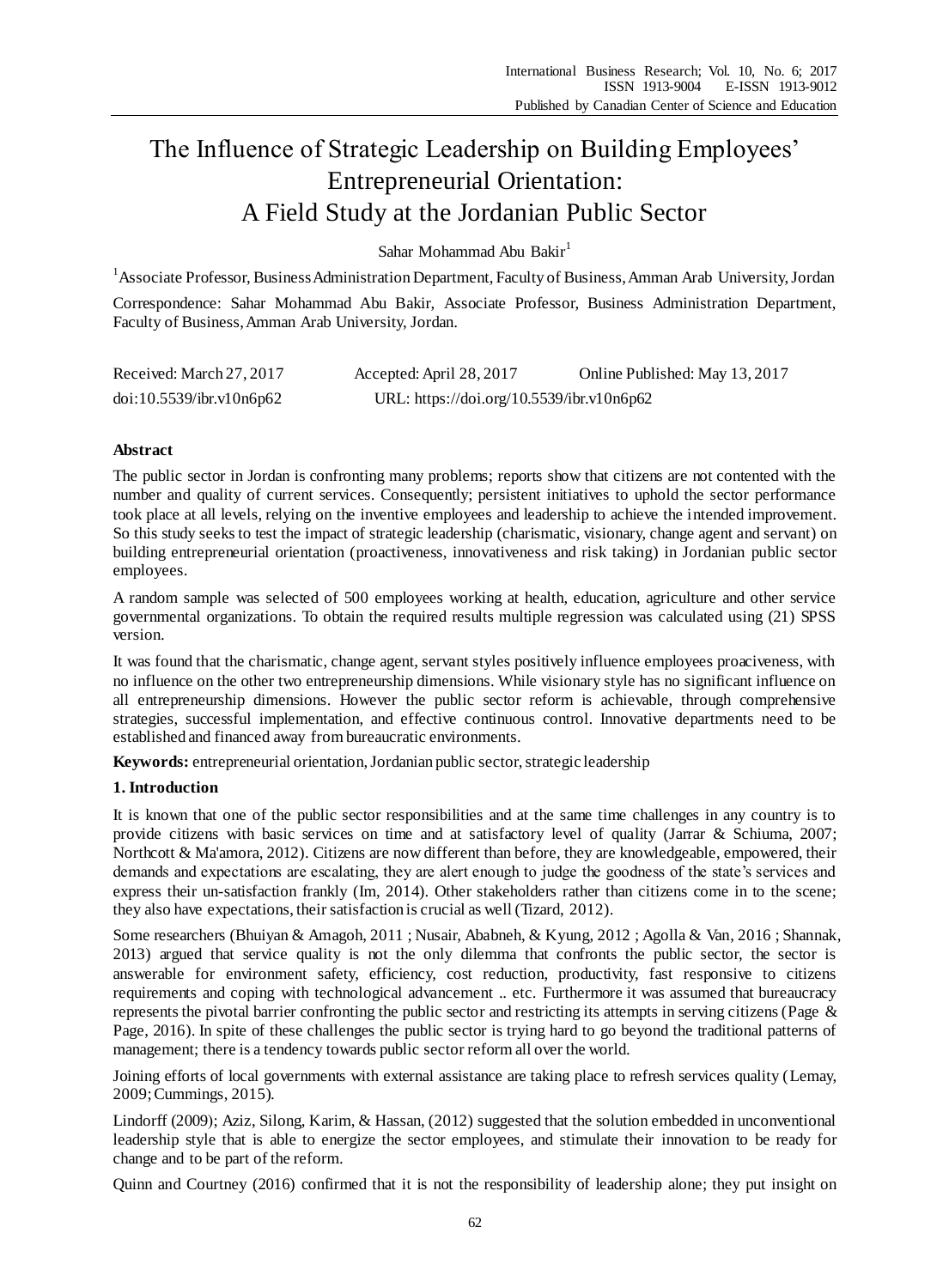building entrepreneurial orientation in public sector employees.

Cumming (2015) supposed that reforms counted on employees entrepreneurial orientation; the empowered, risk-takers, innovative, learned employees, can only create the radical shift in public sectors' amelioration.

The questions that rises what is the convenient leadership style that could manage this change and enhance employees' innovative orientation?

Nutt and Backoff (1993) introduced the strategic leadership which is associated with change, creativity and innovation as the saver of public sector organizations. Simsek, Jansen, Minichilli, & Escriba - Esteve, (2015) added that strategic leadership is able to create entrepreneurial situations in any organization.

Accordingly this study tried to examine the degree to which Jordanian public sector employees classify their leaders as strategic, and the influence of strategic leaders in building employees' entrepreneurial orientation.

# **2.Theoretical Background and Literature Review**

## *2.1 Public Sector's Challenges*

In spite of the different considerations of public sector challenges' essence, there is no doubt that many stumbling blocks restrain the sector innovation everywhere.

McNary (2008) conceived that monopoly in providing specific services associated with lack of competitors defeat any initiatives for change, no expected profits will surely thwart creativity and innovation in the public sector.

Caemmerer and Wilson (2011) believed that the contradiction between efficiency and effectiveness is the core of the public sector's problems.

Moreover, Lapsley and Oldfield (2001); Elsheikh, Cullen, & Hobbs, (2008) considered that lack of qualified talented human resources restricts the best utilization of resources, diminishs rational decisions and accordingly service quality.

[Aladwan](http://www.emeraldinsight.com/author/Aladwan%2C+Shaker+A) and [Forrester](http://www.emeraldinsight.com/author/Forrester%2C+Paul) (2016) concluded that lack of effective strategic planning, joined with scarce financial resources and shortage of empowered employees hindered Jordanian public organizations attempts towards excellence.

Aziz et al., (2012) assessed the challenges of the public sector in 15 countries distributed in 6 continents; they concluded that bureaucracy is the common fundamental ever ending problem. Also Zamhury, Hashim, & Ahmad (2009) proved that bureaucracy is the source of most complaints concerning the Malaysian public sector services.

Majdalawi, Almarabeh, Mohammad & Quteshate, (2015); Shannak (2013) perceived bureaucracy as one of the major obstacles that face e- government implementation in Jordan.

## *2.2 Public Sector's Reform*

The former challenges pushed governments for public sector reform through internal efforts, and sometimes supported by external initiatives from international agencies as the World Bank and or donations (Owusu, 2012).

Public sector's reform had its magnitude in research as well; Lapsley and Oldfield (2001*)*; Radnor and McGuire (2004) illustrated the British initiatives for public sector reform, while Luke and Verreynne (2006) were concerned with the government organizations reform at New Zealand, Steijn and Leisink (2007) summarized the changing reform actions in Dutch public sector.

Zamhury et al., (2009) were interested with the reform at the Malaysian public-sector, Zampetakis and Moustakis (2007) involved in the ameliorating activities in Greece public sector. Owusu (2012) lighted Ghana's public sector improvement experience. Wallis and McLoughlin (2007) explained the Irish governmental strategic reform. Im (2010) explored the Korean government attempts for public sector reform.

Jordan has its initiatives too; the Jordanian government set strategies for comprehensive reform including structure, processes, management, and leadership (Aladwan & Forrester, 2016).

Despite the differences between countries in terms of the content and the specific objectives of reform programs, a consent existed to reduce bureaucracy, manage human resources in a modern developmental manner, minimize cost, and to exploit in the scarce resources efficiently (Im, 2014).

Because public sector reform is a complicated change process, it requires strategic activities in terms of strategic plans, felicitous implementation and strategic thinkers' supervision; in short it needs strategic leadership (Laitinen, Nyholm, Stenvall & Kaivo-oja, 2015).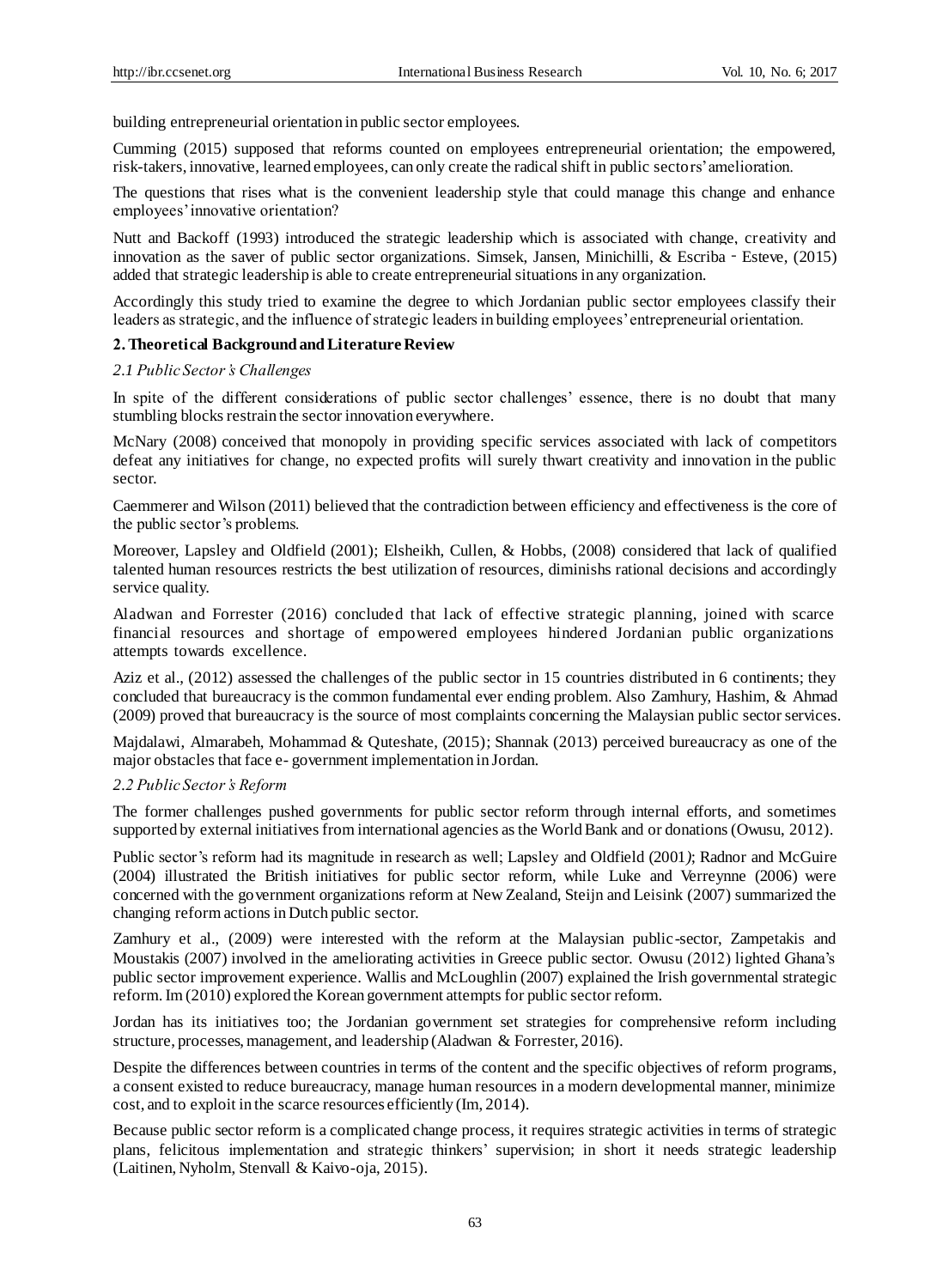## *2.3 Strategic Leadership*

Strategic leadership is the combination between the concept of leadership and strategy; it is usually used to describe the decisions and actions of top management positions in any organization **(**Bratton, Grint & Nelson, 2005).

According to Buchanan and Huczynski (2010) the basis of leadership is influence the leader practice on followers to affect their attitudes and behavior, with the aim to direct all the efforts towards attaining the organizations objectives**.** 

For the best accomplishment leaders counted on several sources of influence beyond the formal legitimate, leaders invested in their reward, expert, and referent powers in order to guarantee followers optional cooperative (Al-Khasawneh & Moh'd, 2013).

Page and Page (2016) viewed leadership in the public sector as collective efforts and mutual effect between leaders and followers expressed in joint actions for citizens' continuous well- being.

When it comes to strategic, the connotation gives leadership its specialty than other styles; it is the combination of several leadership styles working together in a synergistic system for a better future (Ireland & Hitt, 2005).

Vera and Crossan (2004) conceived that the strategic leader goes beyond the ordinary leader. The strategic leader is accountable for the future of the organization. Spiritually and ethically he/ she is responsible for internal and external stakeholders satisfaction.

## 2.3.1 Characteristics of Strategic Leaders

Nutt and Backoff (1993) introduced the notion strategic leaders as a comprehensive style encompasses several styles employed to elevate human and organizational performance in the public sector.

Joyce (2004) indicated that the public sector is in urgent need for multi skills strategic leaders to guide employees and the intended change.

Yukl (2006) articulated that a single leadership style is not sufficient for strategic transformational change; the strategic leader is a change agent, visionary, servant and ethical possess charismatic traits to persuade, encourage, and motivate followers to perform rather than imposed them to do so.

## 2.3.1.1 The Charismatic Leader

This leadership style was introduced by MaxWeber's to describe the innate power the leader has [\(Buchanan](https://www.google.jo/search?tbo=p&tbm=bks&q=inauthor:%22David+A.+Buchanan%22) [&](https://www.google.jo/search?tbo=p&tbm=bks&q=inauthor:%22Andrzej+Huczynski%22) [Huczynski,](https://www.google.jo/search?tbo=p&tbm=bks&q=inauthor:%22Andrzej+Huczynski%22) 2010), this style's influence is different than other styles, it is intangible derived from the unique personal traits and the power of attracting people to affect their attitudes and behavior optionally (Robbins & Judge , 2013) .

Accordance to Daft (2012) charismatic style is linked with leadership referent power, the charismatic leader gains followers' respect, and compliance away from the formal position, he / she has charming effect, and verbal communications skills to induce followers emotions and willingness to act positively for the work's benefit without resistance.

Garg and Jain (2013) results indicated that charismatic public sector's leaders are people oriented had friendly relationship with their followers, trigger them to participate in setting organizational vision, and teach them proper methods to achieve it.

Kesting, Ulhoi, Song, & Niu, (2016) denoted that it is difficult for charismatic leadership style to achieve strategic performance unless it is associated with other styles.

## 2.3.1.2 Visionary Leader

Khatri, Templer, & Budhwar, (2012) believed that strategic actions needs an integrated charismatic and visionary styles, one off the two will not be enough.

The visionary leader has the ability to look at the external environment, visualize the expected changes and draw scenarios how to avert threats and exploit in the opportunities through collective efforts (Kunnanatt, 2016).

According to Milner & Joyce, (2012) the visionary is an outcome oriented leadership style. The leader determined organization's future actions, and then work out with followers towards effective implementation.

In the public sector the visionary leader set forth multi-level visions, extended to encompass citizens' welfare and the whole society satisfaction (Lemay 2009).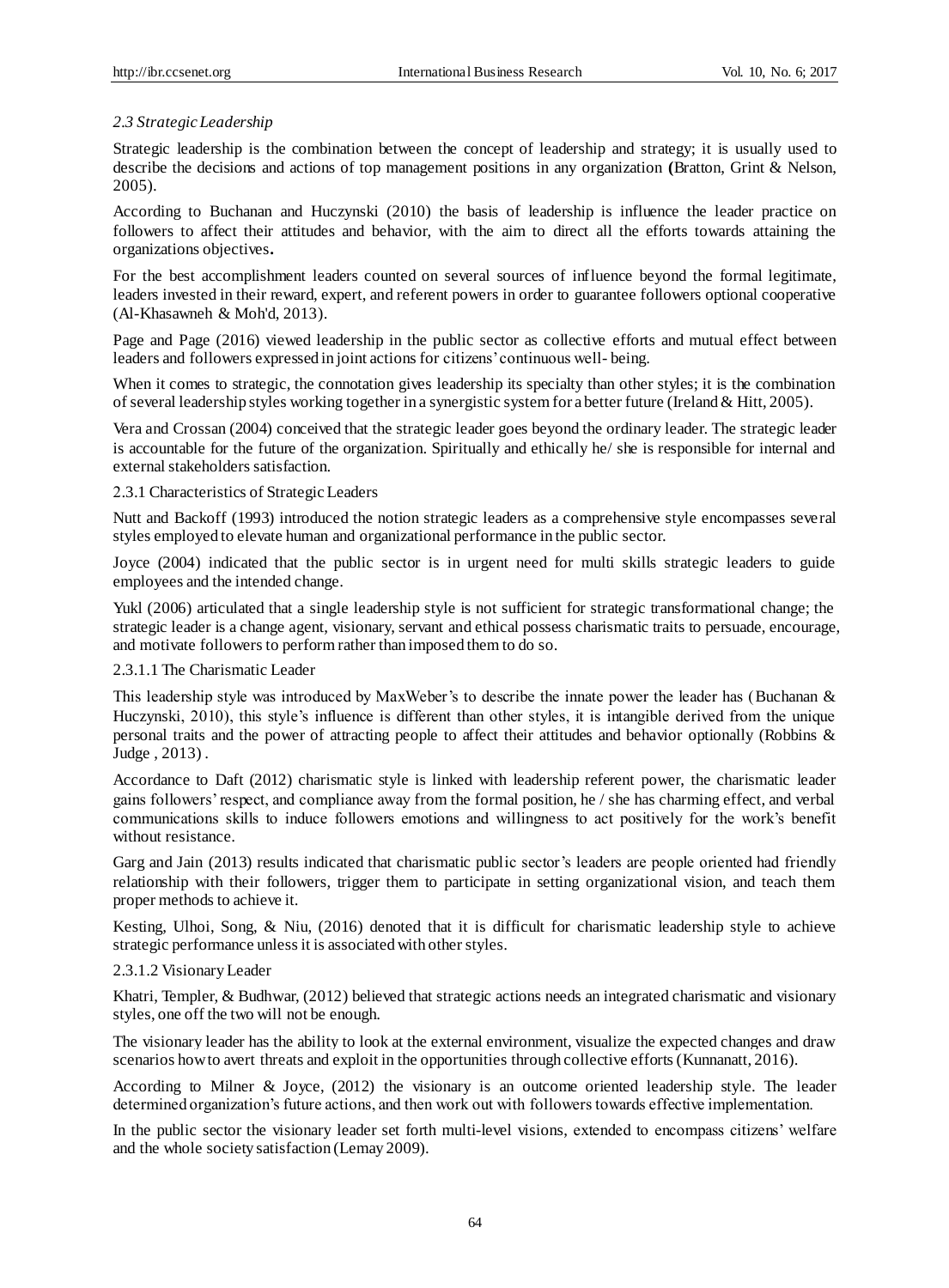## 2.3.1.3 Change Agent Leader

The strategic leader as a change agent carries out the process of change, induces staff to be partners not just implementers (Stewart & O'Donnell, 2007), has persuading competencies to push them to devote time, voluntary efforts towards achieving change objectives (Robbins & Judge 2013).

Ates (2004) believed that in the public sector change agent role is linked with leaders Expert power, they manage through harmonious teams, and leaders are interested to choose their team members carefully from those who are ready to work together and with their leader towards elevating organizational performance.

## 2.3.1.4 Servant Leader

Lemay (2009) perceived strategic leaders in the public sector as (public servants), outspread their vision to the community's benefit, working hard to fulfill citizens expectations.

Furthermore Han, Kakabadse, & Kakabadse, (2010) mentioned that servant leader assists followers to manage the balance in their work life, inculcates in them serving others, and promotes their internal locus of control**.**

Liden, Wayne, Zhao, & Henderson, (2008) pointed that servant leaders in the public sector are selfless, they prioritized others' interest, and implied to create value to the community, behave ethically with fairness, they are open minded willing to learn and teach followers to be future leaders.

## <sup>2</sup>*.4 Entrepreneurial Orientation*

Entrepreneurship is an old concept used to describe the work of people who have un-conventional methods in searching for opportunities, those who are willing to create value by exploiting resources in an innovative manner (Diefenbach, 2011).

Wickham (2006) ; Ries (2011) defined entrepreneurship as individual's ability and desire to establish a new business based on uncommon techniques in utilizing resources, while estimating risks with the aim of profits yield.

Hisrich, Peters, & Shepherd, (2013) pointed that although entrepreneurship was connected with small, privately owned new organizations.

Large organizations can be entrepreneurial oriented, and engage in organizational entrepreneurship (Intrapreneurship). According to Cadar and Badulescu (2015) (Intrapreneurship) is associated with entrepreneurship spirit, building on the enthusiasm of employees who are willing to create value, and on innovate and proactively planning for continuous revival of the processes and products. Kacperczyk (2012) argued that employees are able to act as entrepreneurs in matured organizations; but they need autonomy, tolerance, and management support to search for non-manifested opportunities and take advantage before competitors did so.

Diefenbach (2011); Greiling (2013) supposed that public sector is not a way from operating in an entrepreneurship spirit and actions, entrepreneurship in the public sector is leaned on individuals who are recognized by their proactiveness, creativity, innovativeness and preparedness to take risk, and they are witty to operate freely from bureaucratic constraints.

### 2.4.1 Elements of Entrepreneurial Orientation

Miller (1983) proposed 3 dimensions of individual and organizational entrepreneurship (proactiveness, innovation and risk taking). Kearney, Hisrich, & Roche, (2010) stressed on the 3 elements to establish entrepreneurship in the public sector, their results inferred that all the three can be applicable in the public sector and have noticeable impact on performance.

Barringer and Ireland (2012) remarked that entrepreneurial focused organizations have proactive, innovative employees and at the same time risk takers; looking forward to think and act outside the box of bureaucracy.

## 2.4.1.1 Proactiveness

Proactiveness is people initiatives to drive forward the future rather than responding, proactive human resources are masterful in capturing un-noticed opportunities, and in creating unique successful stories (Bagheri & Pihie , 2011).

According to Kreiser and Davis (2010) proaciveness can be expressed through being the first in the market, strategically positioned through novelty, depending on demand forecasting, and optimistic expectations and act accordingly. Whilst in the public sector proactiveness is perceived as the process of contemplating what future needs, set forth innovative strategies that exceed the expectations of citizens to luckily acquire new services, re-new the present, or introduce services in exceptional methods (Diefenbach 2011).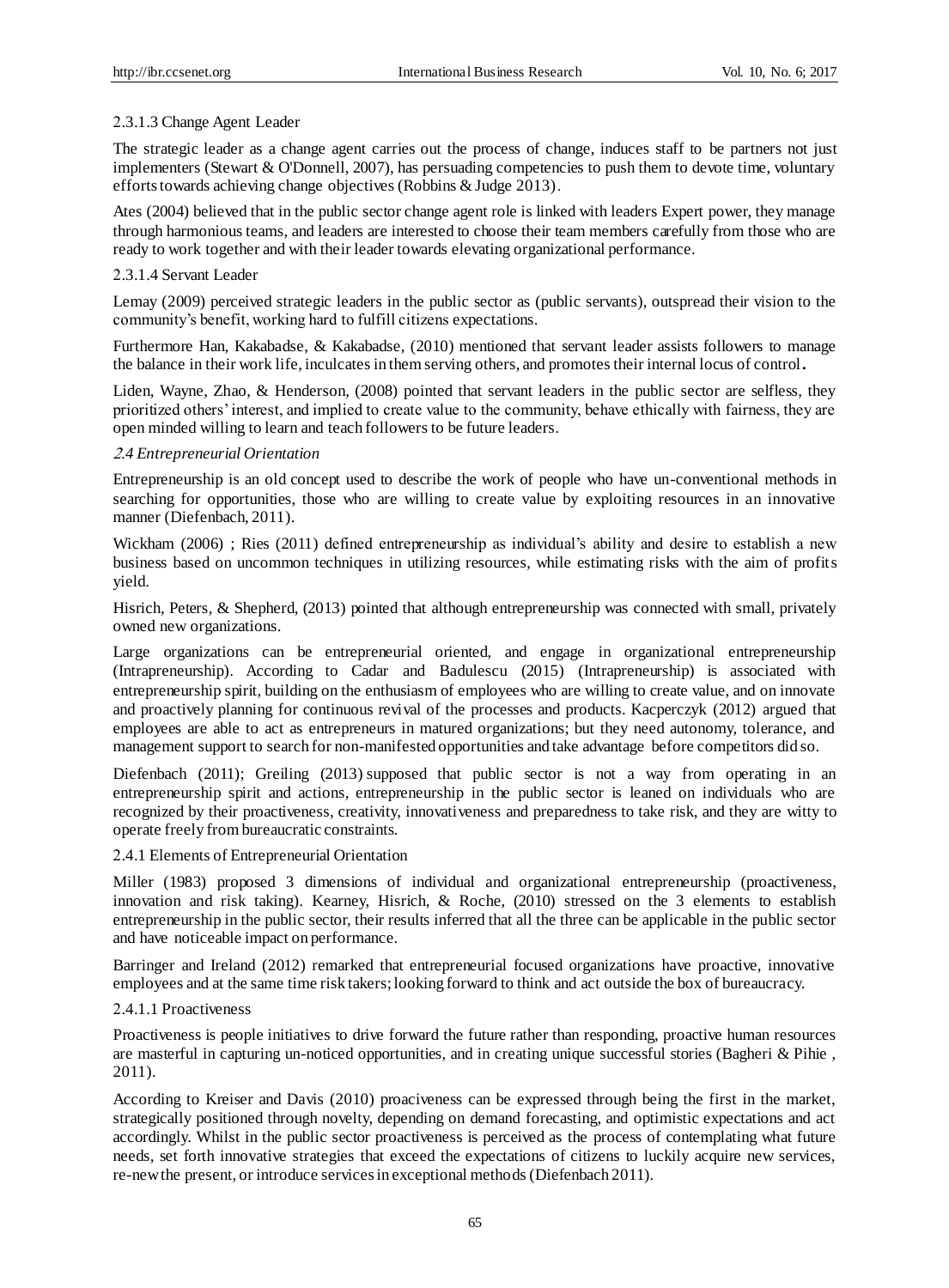In the public sector proactive leader's efforts worked in synergy with the initiatives of innovative employees, who are self-directed, express their future visions in creative plans and problems solutions (Morris & Jones, 1999).

# 2.4.1.2 Innovativeness

Innovation is the essence of entrepreneurship, it goes beyond modification or improve the existing to novelty with usefulness, diversify value creation in unusual ideas and actions (Drucker 1985).

Karyotakis and Moustakis (2016) imagined that innovation can only prosper in a non-classical environments, flexibility, team work, open communication, enough resources, and trained empowered people are indispensable to induce innovation in the public sector.

Sangiorgi (2015) argued that innovation in the public sector is the output of innovative culture and cooperative endeavors of different stakeholders calling for change. Moreover according to Diefenbach (2011) innovation in the public sector presented in new solutions to the sector problems, new structures reengineering and process amelioration, and for sure new services and developed forms of the current services.

# 2.4.1.3 Risk Taking

Kacperczyk, (2012) stated that risk is a distinguishable elements of entrepreneurs, it is linked with uncertainty of success, and with the degree of sacrifice in case of failure, in addition to the loss of resources and time that were devoted for the new intuitive.

Mason (2006) articulated that the risk in public sector entrepreneurship is low, for no financial loss is expected if individuals failed in providing services, nor any punishment procedures, and there is no connection between the salaries continuity and achievements, the public sector's employees are somehow secured.

However Diefenbach, (2011) mentioned that the public sector risk presented in conjunction with novelty; where time, resources are dedicated to exploit in new opportunities, while the consequences are ambiguous.

Wickham (2006) indicated that in the public sector risk encompasses political loss too; failure to fulfill the promising outcomes will result in weaken the legitimate authority entrepreneurs have.

# **3. Significant of the Study**

The public sector in Jordan is facing number of barriers which inhibit the availability of basic services at a convenient level. Lack of the obtainable resources, coincide with the lack of motivated skillful employees as some researchers pointed out (Shannak, 2013; Elsheikh et al., 2008; Majdalawi et al., 2015) created sophisticated troubles to the sector.

Despite the successive attempts of reform adopted by governments, incorporating by international agencies aid, citizens' complains never stopped, conjunction with the media role in focusing on the negative side of the public sector shortages.

The presented solutions all underlined the critical contribution of the sector employees to elevate services quality. There is no doubt that low financial earning creates for those a state of frustration, accordingly it is difficult to stimulate their efforts for more, but it is not impossible.

Other countries' successful reform proved that leaders' dedication, their attempts to teach, inspire, and spur employees tendency to serve, represent a major support to achieve reform goals.

# **4. Study's Measurements and Hypotheses**

The study aimed to test the influence of strategic leadership on building employees entrepreneurial orientation.

There is no particular measure of strategic leadership, literature pointed that one leadership style will not be convenient to run the organization's future, a compound style of traits, skills, capabilities, values can be appropriate to lead public sector's organizations. The researcher used charismatic, visionary, change agent and servant styles together to describe strategic leader's features.

When it comes to the dependent variables, Miller's (1983) model of (proactiveness, innovativeness and risk taking) utilized to characterize employees' entrepreneurial orientation.

# <sup>4</sup>*.1 Study's Hypotheses*

The main Hypothesis H: Strategic leadership (charismatic, visionary, change agent and servant) positively influence building employees' entrepreneurial orientation (proactiveness, innovativeness and risk taking).

The main hypothesis is divided into 3 sub hypotheses as follows: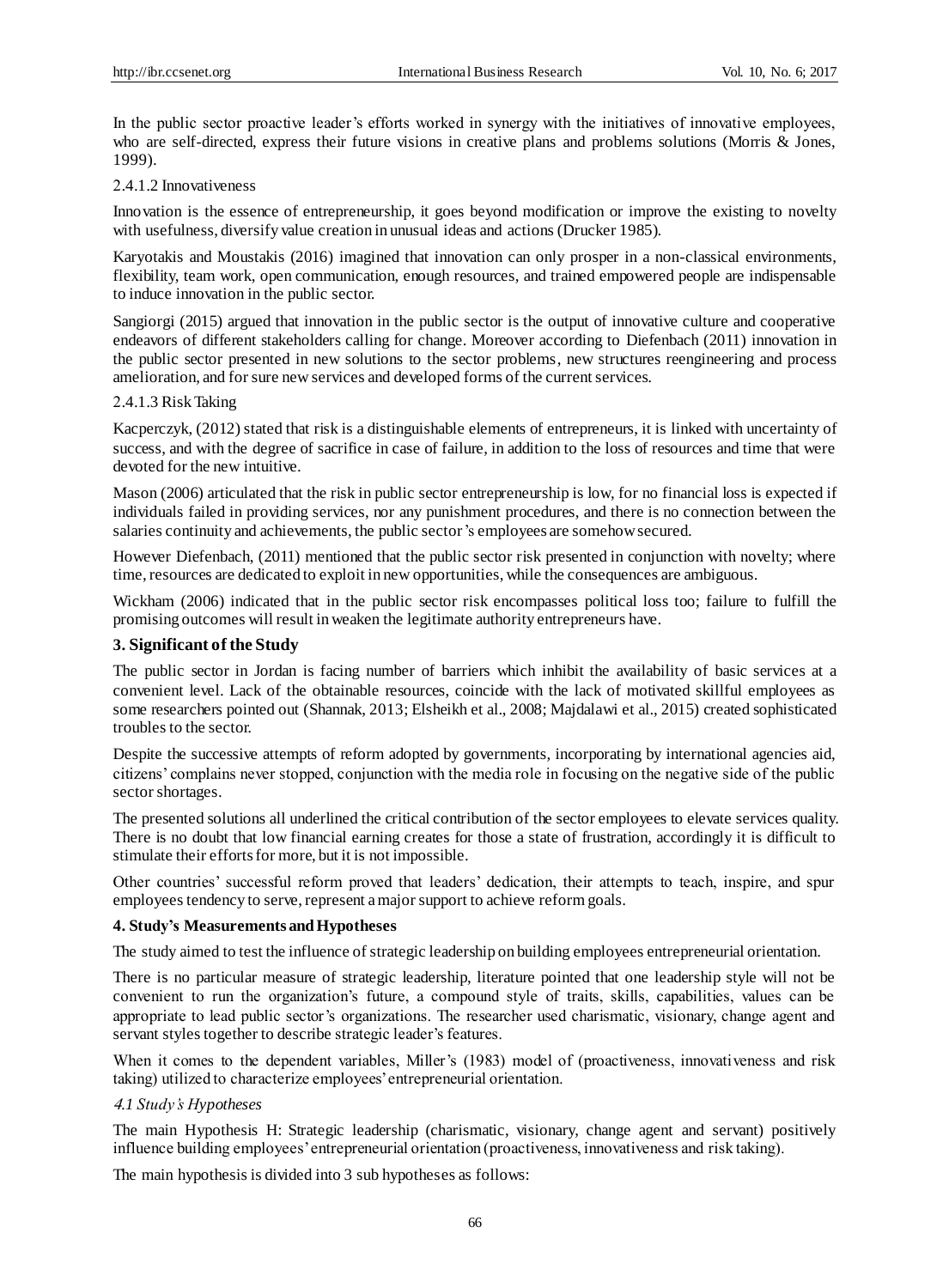H1: Strategic leadership (charismatic, visionary, change agent and servant) positively influence building employees' proactiveness.

H2: Strategic leadership (charismatic, visionary, change agent and servant) positively influence building employees' innovativeness.

H3: Strategic leadership (charismatic, visionary, change agent and servant) positively influence building employees' risk taking.

*4.2 Study's Model* 



## **5. Methodology**

### *5.1 Data Collection*

To collect the needed data, an enquiry was conducted using a 3-part questionnaire, the first part expressed the sample structure and characteristics.

Using likert 5 points scale (35) statements were developed to measure the independent and dependent variables as follows:

The second part contained (20) statements to estimate strategic leadership elements, 5 statements for each style (charismatic, visionary, change agent and servant).

The third part enclosed (15) statements to assess the level of entrepreneurial orientation's 3 dimensions (proactiveness, innovation and risk taking).

### *5.2 Study's Population and Sample*

The study's population comprised public sector organizations which are responsible for providing the essential services, 500 employees were randomly selected from health, education, agriculture and cooperation corporation. 500 questionnaires were distributed, 390 were returned back, and 373 were statistically analyzed.

The respondents were asked to express if they perceived their leaders as strategic, and if their leaders are working for catalyzing proactiveness, risk taking and innovative performance, and enhance their entrepreneurial spirit.

### **6. Statistical Analysis Results**

### *6.1 Tool's Reliability*

Cronbach's alpha used in order to examine the internal consistency and reliability of the tool questions, the results illustrated in table (1) show that all the values are  $> 60\%$  which means according to (Sekaran,2003) that the study's tool is reliable

| Independent Variable/s       | Cronbach's   | <b>Dependent Variable /s</b>               | Cronbach's alpha |
|------------------------------|--------------|--------------------------------------------|------------------|
|                              | alpha        |                                            |                  |
| Strategic Leadership (Total) | 0.94         | <b>Entrepreneurial orientation</b> (Total) | 0.79             |
|                              | $(20$ items) |                                            | $(15$ items)     |
| Charismatic                  | 0.83         | Pro-activeness                             | 0.79             |
| Visionary                    | 0.85         | Innovation                                 | 0.70             |
| Change agent                 | 0.80         | Risk taking                                | 0.83             |
| Servant                      | 0.79         |                                            |                  |

## Table 1. Cronbach's alpha results

*6.2 Sample Characteristics*

The results of frequencies and percentage show that 79.9% of the respondents were males, while just 20.1 were females, 68.9% of the sample were less than 40 years old , 67.8% have university degrees and 93% of their practical experience was more than 5 years, all of them are Jordanians.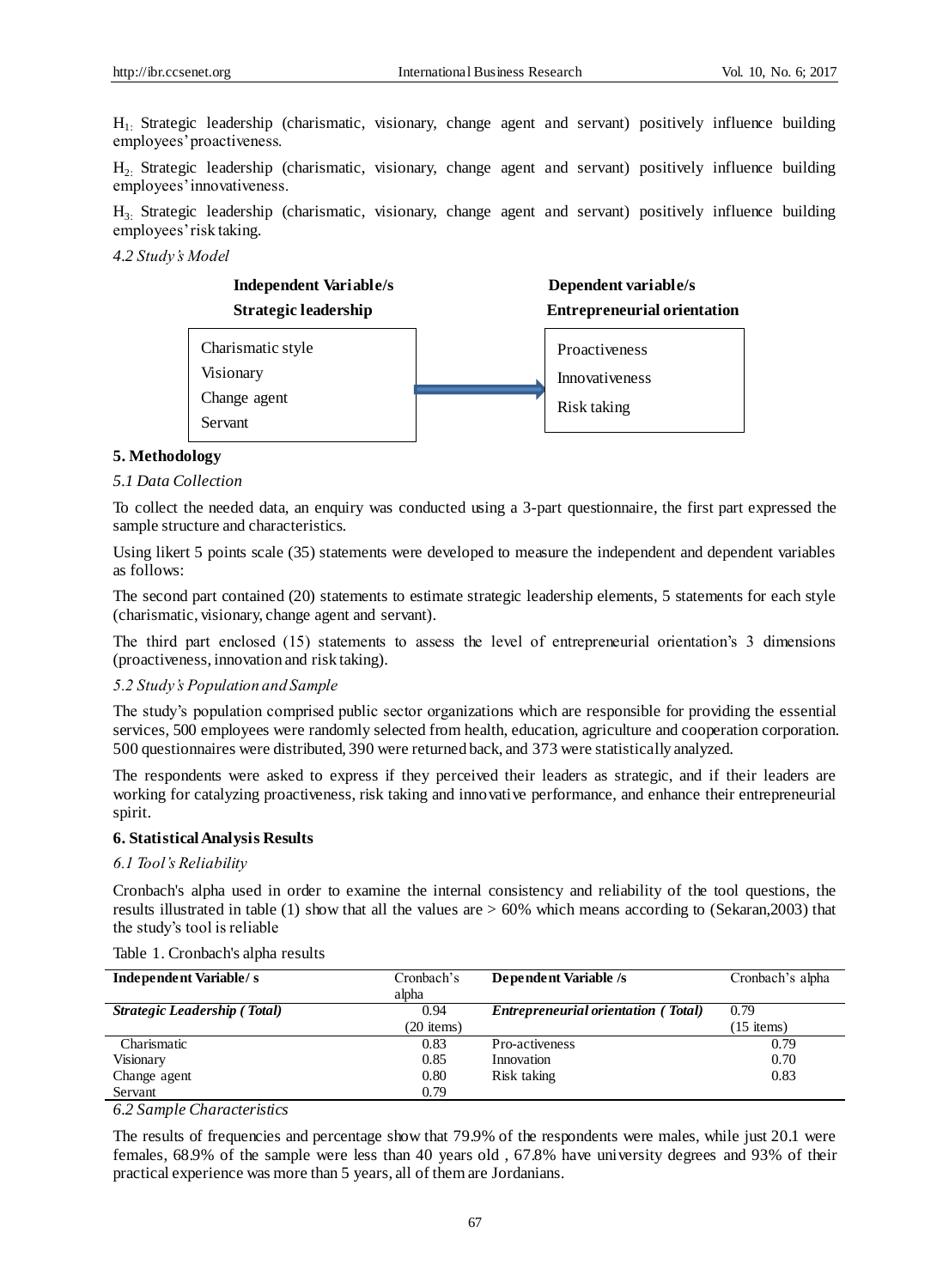## *6.3 Descriptive Analysis Results*

To rate the sample acceptance for the study's questions; the arithmetic mean, and standard deviations of the responses calculated, the results in Table (2) show the total means of the strategic leadership, and entrepreneurial orientation dimensions.

It is appeared that the total means of strategic leadership's 4 dimensions are higher than 3, which inferred that the respondents perceive their leaders as strategic, able to set a manageable vision, communicate the future road map clearly, have personal convincing power, working with mutual respect, and open communication, able to interact positively with everybody, and leading the change rationally.

It is apparent that respondents perceived their leaders as (servants) than any other leadership style, leaders prompt employees to lead with servant mindset to provide services to country citizens with altruism, put the public benefits first and foremost, enhance employees' commitment to home through providing better health and education and other related services to the inhabitants.

When it comes to the dependent variable/s (entrepreneurial orientation) it is obvious from the means in table (2) that the sample members admit that their leaders instill entrepreneurial spirit in them, receive carefully employees creative ideas and induce them to take acceptable risk to engage in innovative experiments for the sake of generating new services, or new mechanism in providing current services, or methods to maximize the yield of the scarce resources.

Table 2. Descriptive statistics results

| <b>Independent Variable/s</b> | Mean | S. D       | Dependent Variable /s | Mean | S.D  |
|-------------------------------|------|------------|-----------------------|------|------|
| Charismatic                   | 3.66 | 0.75       | Pro-activeness        | 3.69 | 0.73 |
| Visionary                     | 3.81 | 0.79       | Innovation            | 3.62 | 0.61 |
| Change agent                  | 3.69 | $\rm 0.81$ | Risk taking           | 3.86 | 0.78 |
| Servant                       | 4.47 | 0.92       |                       |      |      |

*6.4 Hypotheses Testing*

6.4.1 The main Hypothesis (H) results

Strategic leadership has a positive influence on building employees' entrepreneurial orientation. Simple regression with 0.05 p value used to test the influence of strategic leadership as a total variable on building employees' entrepreneurial orientation with all its 3 dimensions, based on the rule to accept the hypothesis if the sig value of T is less than 0.05.

|  |  |  | Table 3. The main hypothesis testing results |  |
|--|--|--|----------------------------------------------|--|
|  |  |  |                                              |  |

| Model Summery & ANOVA results |             |                |                |       |  |  |
|-------------------------------|-------------|----------------|----------------|-------|--|--|
|                               |             | Adjusted $R^2$ | F calculated   | F sig |  |  |
| 0.442                         | 0.195       | 0.193          | 84.739         | 0.000 |  |  |
|                               | Coefficient |                |                |       |  |  |
|                               |             | Beta           | T - calculated | T sig |  |  |
| Constant                      | 2.543       | 0.442          | 19.408         | 0.000 |  |  |

The summarized results in table (3) exhibit the values of the followings:

The value of F (84.739) at 0.000 sig level; which is  $< 0.05$  evidence the linear relationship between the two variables.

(R) Pearson correlation (0.442) which explained a significant relation between strategic leadership and building entrepreneurial orientation.

 $R<sup>2</sup>$  value (0.195) which indicated that 19.5% of the variation of entrepreneurial orientation is due to strategic leadership, while 80.5% of entrepreneurial orientation caused by other factors than strategic leadership.

T value (19.408) and t (sig) 0.000 which is < 0.05 *(based on the above mentioned rule)* it is indicated that strategic leadership significantly influences building employees' entrepreneurial orientation.

6.4.2 Sub Hypothesis Testing Results

Multiple regression with p value 0.05 used to test the impact of strategic leadership dimensions on each dimension of entrepreneurial orientation, and based on the previous rule the hypothesis will be accepted if t sig level is  $< 0.05$ .

6.4.2.1 The First Sub Hypothesis Results

H1: Strategic leadership (charismatic, visionary, change agent and servant) positively influence building employees' proactiveness .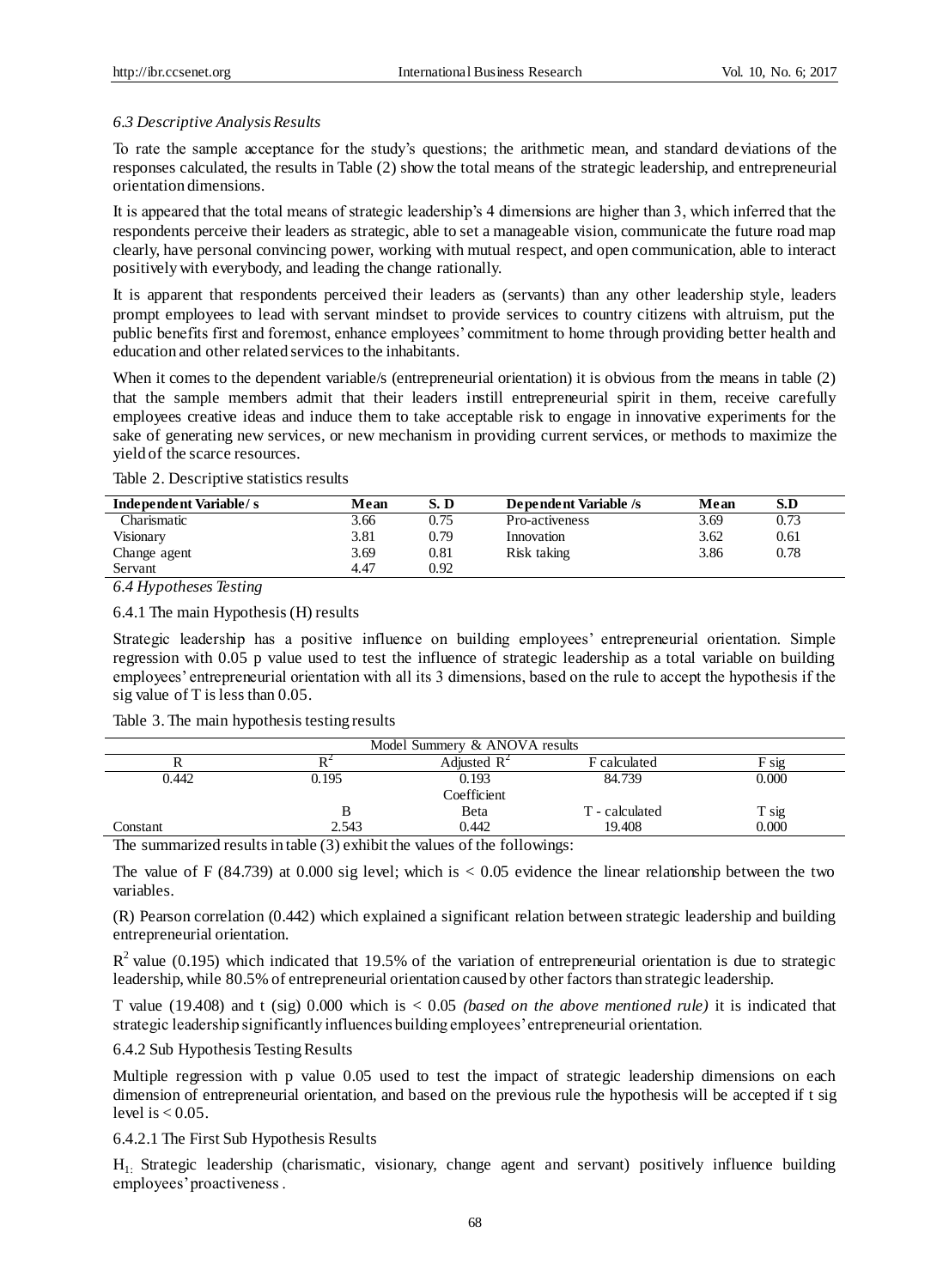# Table 4. Results of testing  $H_1$

| Model Summery & ANOVA results |                |                         |                |       |  |  |
|-------------------------------|----------------|-------------------------|----------------|-------|--|--|
|                               | $\mathsf{R}^4$ | Adjusted $\mathbb{R}^2$ | F calculated   | F sig |  |  |
| 0.864                         | 0.747          | 0.744                   | 255.076        | 0.000 |  |  |
|                               |                | Coefficient             |                |       |  |  |
| Sub-independent Variables     | В              | Beta                    | T - calculated | T sig |  |  |
| Constant                      | 0.341          |                         | 3.156          | .002  |  |  |
| Charismatic                   |                | 0.208                   | 4.744          | 0.000 |  |  |
| Visionary                     |                | 0.082                   | 1.640          | .102  |  |  |
| Change agent                  |                | 0.345                   | 7.790          | 0.000 |  |  |
| Servant                       |                | 0.326                   | 6.511          | 0.000 |  |  |
|                               |                |                         |                |       |  |  |

Table 4 presents the results of testing the first sub hypothesis  $H_1$  as follows:

R value (0.864) indicated that there is a strong correlation between strategic leadership dimensions and proactiveness, the value of  $R^2$  denotes that 74.7 % of the variation of proactiveness caused by strategic leadership dimensions.

F value (255.076) at 0.000 sig is an indication of the linear relationship between strategic leadership dimensions and proactiveness.

When it comes to t values, and t sig it is obvious that the charismatic, change agent and servant dimensions have an impact on building proactiveness in Jordanian public sector employees; depending on t sig levels which are for the three dimensions < 0.05.

While visionary dimension has no effect on building entrepreneurial orientation due to t sig = (.102) which is  $>$ 0.05

The Values of Beta in the table clarify that the change agent dimension has the higher effect on building employees proactiveness; Beta= (0.345), followed by servant (0.326), and charismatic style has the least effect on proactiveness as  $Beta = (0.208)$ .

6.4.2.2 The Second Sub Hypothesis Results

H2: Strategic leadership (charismatic, visionary, change agent and servant) positively influence building employees'innovativeness.

| Model Summery & ANOVA results |       |                         |                |       |  |  |
|-------------------------------|-------|-------------------------|----------------|-------|--|--|
|                               | $R^2$ | Adjusted $\mathbb{R}^2$ | F calculated   | F sig |  |  |
| 0.182                         | 0.033 | 0.022                   | 2.96           | 0.020 |  |  |
|                               |       | Coefficient             |                |       |  |  |
| Sub-independent Variables     | B     | Beta                    | T - calculated | T sig |  |  |
| Constant                      | 3.155 |                         |                |       |  |  |
| Charismatic                   |       | 0.062                   | 0.726          | 0.468 |  |  |
| Visionary                     |       | 0.158                   | 1.616          | 0.107 |  |  |
| Change agent                  |       | 0.059                   | 0.682          | 0.496 |  |  |
| Servant                       |       | 0.121                   | 1.233          | 0.219 |  |  |

#### Table 5. Results of testing  $H_2$

The results in table 5 indicated that there is a weak relationship between strategic leadership's 4 dimensions and innovativeness, R value  $=(0.182)$ .

F value (2.96) at 0.020 sig underlined the linear relationship between the tested variables.

However the values of t sig which are for all strategic leadership dimensions >0.05 Inferred that strategic leadership dimensions have no influence on building innovativeness in public sector employees.

#### 6.4.2.3 The Third Sub Hypothesis Results

H3 : Strategic leadership (charismatic, visionary, change agent and servant) positively influence building employees' risk taking.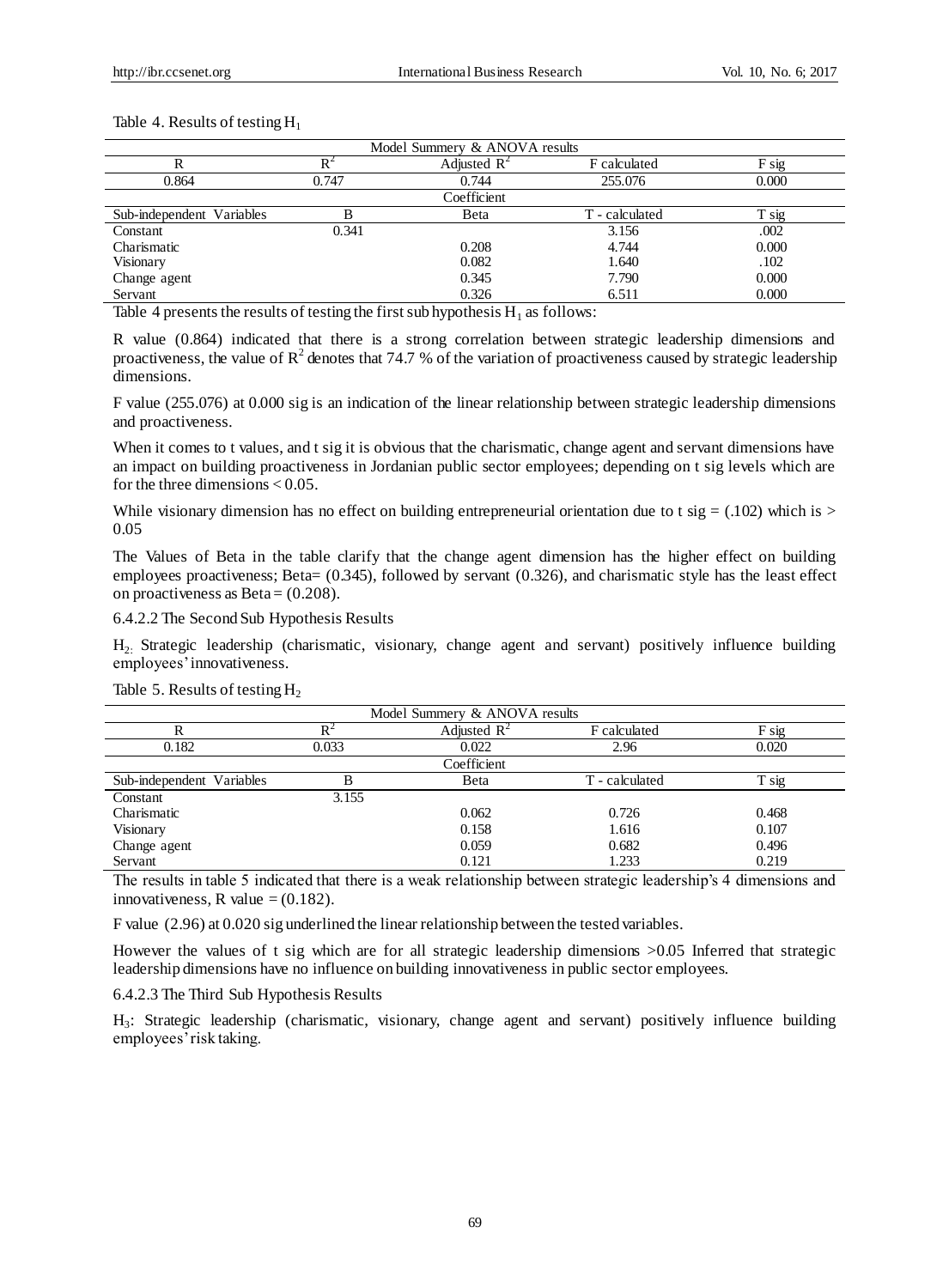Table 6. Results of testing  $H_3$ 

| Model Summery & ANOVA results |                |                      |                |       |  |
|-------------------------------|----------------|----------------------|----------------|-------|--|
| R                             | $\mathrm{R}^2$ | Adjusted $R^2$       | F calculated   | F sig |  |
| 0.161                         | 0.026          | 0.015<br>Coefficient | 2.314          | 0.057 |  |
| Sub-independent Variables     | В              | <b>B</b> eta         | T - calculated | T sig |  |
| Constant                      | 4.206          |                      |                |       |  |
| Charismatic                   |                | 0.032                | 0.372          | 0.710 |  |
| Visionary                     |                | 0.187                | 1.901          | 0.058 |  |
| Change agent                  |                | 0.170                | 1.956          | 0.051 |  |
| Servant                       |                | 0.082                | 0.832          | 0.406 |  |
|                               |                |                      |                | .     |  |

The results in table 6 indicated first: that the relationship between strategic leadership dimensions and risk taking is weak,  $R = (0.161)$ .

Second: there is no influence of strategic leadership dimensions on building risk taking in public sector employees; relying on t significant values which are for all strategic leadership dimensions > 0.05.

# **7. Results Discussion**

The public sector in Jordan is confronting many problems, reports show that citizens are not contented with the number and quality of current services. Consequently; persistent initiatives to uphold the sector performance took place at all levels, "King Abdullah the second award for excellence " considered one of these efforts, it relies mainly on the inventive human resources to raise the quality of the running services and broadened to new ones.

Likewise Jordanian public sector has its magnitude in research; the results of Nimri, Bdair & Al Bitar, (2015) pointed that public sector employees in Jordan are intrinsically motivated than extrinsic financial, employees are pushed by their desire to serve the country, however leaders can optimistically invest in non-costly solicitation to energize employees and upgrade their outputs.

Yaghi, Goodman, Holton, & Bates, (2008) findings emphasized the role of Jordanian public sector's managers in promoting employees learning, and in encouraging them to use the learned skills to boost the sec tor's performance.

Ababaneh (2010) research which was conducted at 4 Jordanian public hospitals assured the role of leadership in quality improvement, he pointed that leaders are the backbone in setting a strong innovative culture, sustaining employees' creativity to consolidate preferable health services.

Theoretically researchers believed that leaders in the public sector are change drivers, they take charge to construct innovative environment, activate all the possible resources, and equip all organization's members for services regeneration.

Therefore; this study attempts to inspect the influence of Jordanian public sector strategic leaders on building employees entrepreneurial orientation. 4 dimensions used to express the strategic leadership (charismatic, visionary, change agent and servant), and 3 dimensions (proactivness, innovation, and risk-taking) utilized to assess the degree of entrepreneurial orientation in public sector employees.

The arithmetic mean results disclosed that public sector leaders possess high level of charismatic, visionary change agent and servant leadership styles features.

It is obvious that servant style prevailed; the respondents believe that their leaders are to lead by example; leaders have an altruism approach in serving internal employees and external stakeholders.

Whereas simple regression results of the main hypothesis indicated that strategic leadership positively have a significant influence on building employees entrepreneurial orientation.

With regard to the examination of sub hypothesis results it was found first that the charismatic, Change agent, servant styles positively influence employees' proactiveness, with no influence on other two entrepreneurship dimensions (innovativeness and risk taking).

Second: visionary style has no significant influence on all 3 entrepreneurship dimensions.

The findings can be attributed to the limitation of financial resources; expenses are restricted specifically with the items listed in the organization's budget. The resources are allocated in advance, under the government control, leaders don't have the authority to set their department future plans outside the general strategy of the organization, and at the same time don't have the ability or the authority to finance any innovative action, or even to ask for finance as long as the outcomes are unknown and not guaranteed.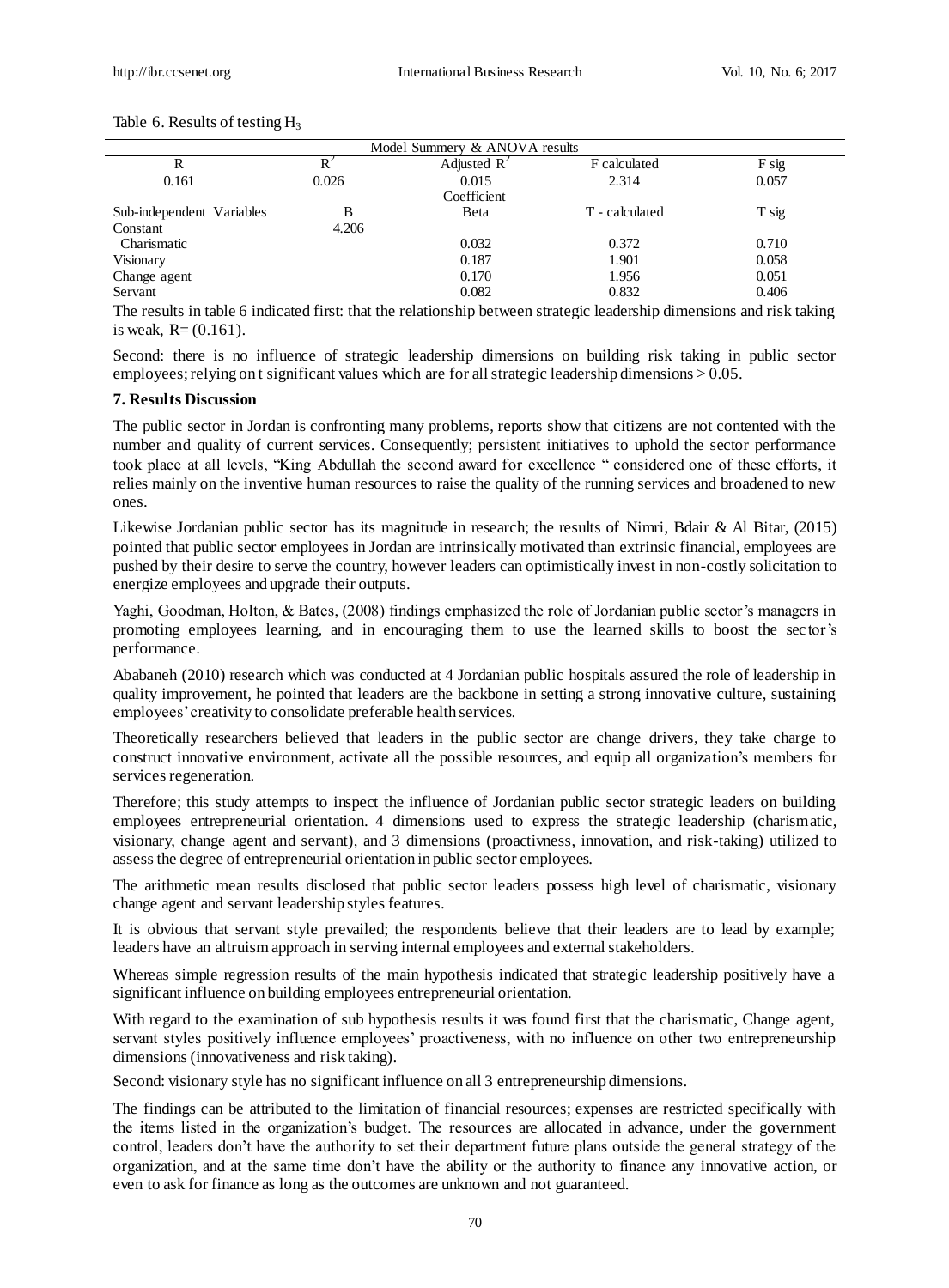This study's hypotheses go in line with Luke and Verreynne (2006) in terms of the prospect application of strategic entrepreneurship in public sector organizations, and with the notion that the nexus between strategic thinking with leadership interventions is the pivotal basis for public sector reform.

The study's results agreed with Zampetakis and Moustakis (2007) findings that secured public sector employees have proactive initiatives, and can be energized easily by non-financial stimulus.

Also the results of this study match Diefenbach (2011) results in terms of the crucial contribution of public sector managers in assisting employees' creativity, and in consolidating entrepreneurial spirit within the sector organizations.

Moreover the results didn't go with Muchiri (2013) conclusions; his findings confirmed that leaders are more effective in inculcating entrepreneurship dimensions both at the individual and organizational levels and produce better performance.

This research's results didn't match either the findings of Nusair et al., (2012) which proved that transformational leadership had a significant influence on innovative behavior of the Jordanian public sector employees.

Whereas the findings of this study didn't support leadership influence on innovation and risk-taking dimensions.

## **8. Recommendations**

However the public sector reform is achievable, stimulating innovation necessitates more than setting plans; it needs a comprehensive organizational strategies, successful implementation, and effective continuous control.

Innovative departments need to be established and financed away from bureaucratic environments.

The innovative process can only build on well trained, proactive, creative and risk takers people, operating without the constraints of formality and centralization, flexible structures, joined with a learning culture, special reward system with tolerance, and the most critical change facilitator which is entrepreneur strategic leaders working in synergy with external stakeholders to assess citizens' needs and respond accordingly.

For future research it is recommended to use some other leadership styles, and other factors than leadership that have an impact on the public sector reform.

# **References**

- Ababaneh, I. R. (2010). The role of organizational culture on practicing quality improvement in Jordanian public hospitals. *Leadership in Health Services*, *23*(3), 244-259. https://doi.org/10.1108/17511871011061064
- Agolla, J. E., & Van Lill, J. B. (2016). An empirical investigation into innovation drivers and barriers in public sector organizations. *International Journal of Innovation Science*, *8*(4). https://doi.org/10.1108/IJIS-06-2016-0006
- Aladwan, S. A., & Forrester, P. (2016). The leadership criterion: challenges in pursuing excellence in the Jordanian public sector. *The TQM Journal*, *28*(2), 295-316. https://doi.org/10.1108/TQM-08-2014-0064
- Al-Khasawneh, A. L., & Moh'd Futa, S. (2013). The impact of leadership styles used by the academic staff in the Jordanian public universities on modifying students' behavior: A field study in the northern region of Jordan. *International Journal of Business and Management*, *8*(1), 1-10.
- Ateş, H. (2004). Management as an agent of cultural change in the Turkish public sector. *Journal of public administration research and theory*, *14*(1), 33-58. https://doi.org/10.1093/jopart/muh003
- Aziz, S. F. A., Silong, A. D., Karim, N. A. A., & Hassan, H. (2012). Leadership Practices in Public Sector in Selected Countries: An Integrative Literature Review. *Journal of Management Policy and Practice*, *13*(1), 113-126.
- Bagheri, A., & Pihie, Z. A. L. (2011). Entrepreneurial leadership: towards a model for learning and development. *Human Resource Development International*, *14*(4), 447-463. https://doi.org/10.1080/13678868.2011.601594
- Barringer, B., & Ireland, R. D. (2012) *Entrepreneurship: Successfully Launching New Ventures*, (4th ed,.) Harlow,Pearson prentice Hall.
- Bhuiyan, S. H., & Amagoh, F. (2011). Public sector reform in Kazakhstan: issues and perspectives. *International Journal of Public Sector Management*, *24*(3), 227-249. https://doi.org/10.1108/09513551111121356
- Bratton, J., Grint, K., & Nelson, D. (2005). *Organizational leadership*. Mason, Ohio Southwestern/Thompson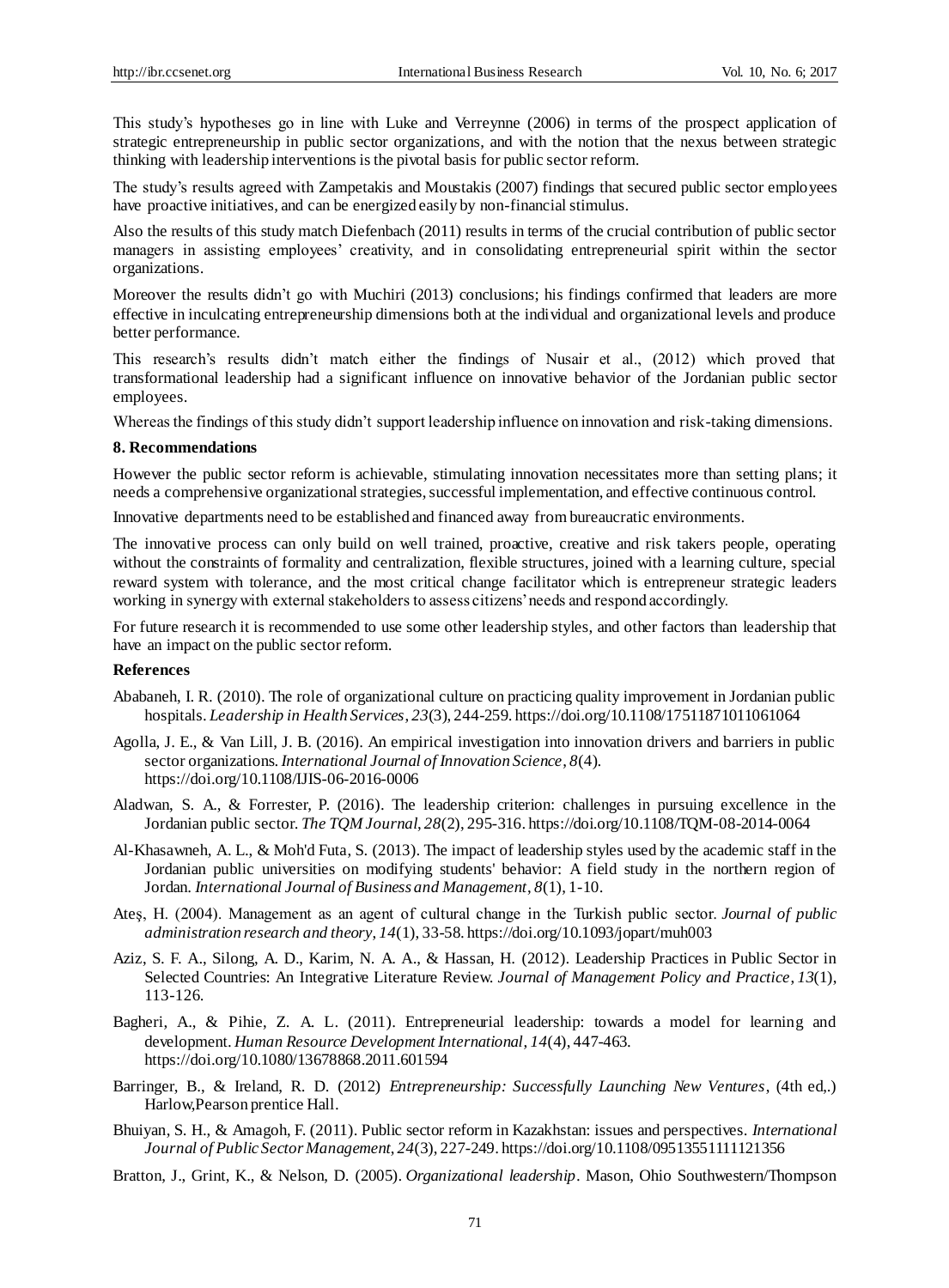Press.

Buchanan, D. A., & Huczynski, A. A. (2010). *Organizational behavior* (7 th ed.). , New York, Pearson education.

- Cadar, O., & Badulescu, D. (2015). entrepreneur, entrepreneurship and intrapreneurship. a literature review. *Annals of the University of Oradea, Economic Science Series*, *24*(2). 658-664.
- Caemmerer, B., & Wilson, A. (2011). An exploration of the service orientation discrepancy phenomenon in the public sector. *Services Industries Journal*, *31*(3), 355-370. https://doi.org/10.1080/02642060802712806
- Cummings, C. (2015). Fostering innovation and entrepreneurialism in public sector reform. *Public Administration and Development*, *35*(4), 315-328. https://doi.org/10.1002/pad.1735
- Daft, R. (2012). *Management*, (10th ed.,) Mason Oh. South Western Cengage Learning.
- Diefenbach, F. E. (2011). Entrepreneurship in the public sector. In *Entrepreneurship in the Public Sector* ,un published Doctoral Dissertation, University of St. Gallen, Germany. https://doi.org/10.1007/978-3-8349-6816-6
- Drucker, P. F. (1985). *Innovation and Entrepreneurship: Practice and Principles*, New York, Harper & Row.
- Elsheikh, Y., Cullen, A., & Hobbs, D. (2008). e-Government in Jordan: challenges and opportunities. *Transforming Government: People, Process and Policy*, *2*(2), 83-103. https://doi.org/10.1108/17506160810876176
- Garg, S., & Jain, S. (2013). Mapping Leadership Styles of Public and Private Sector Leaders Using Blake and Mouton Leadership Model. *Drishtikon: A Management Journal*, *4*(1), 48-64.
- Greiling, D. (2013, December). Entrepreneurship in the public sector: Basic findings and directions for further research. In *Entrepreneurship in the public sector* (pp. 271-285). Nomos Verlagsgesellschaft mbH & Co. KG.
- Han, Y., Kakabadse, N. K., & Kakabadse, A. (2010). Servant leadership in the People's Republic of China: A case study of the public sector. *Journal of Management Development*, *29*(3), 265-281. https://doi.org/10.1108/02621711011025786
- Hisrich, R., Peters, M., & Shepherd, D. (2013) *Entrepreneurship* (8th ed.,) McGraw-Hill Irwin, Boston.
- Im, T. (2010). A critical review of new public management styled reform experiments in Korea. *Korean Society and Public Administration*, *21*(1), 1-28.
- Im, T. (2014). Bureaucracy in three different worlds: The assumptions of failed public sector reforms in Korea. *Public Organization Review*, *14*(4), 577-596. https://doi.org/10.1007/s11115-013-0246-7
- Ireland, R. D., & Hitt, M. A. (2005). Achieving and maintaining strategic competitiveness in the 21st century: The role of strategic leadership. *The Academy of Management Executive*, *19*(4), 63-77. https://doi.org/10.5465/AME.2005.19417908
- Jarrar, Y., & Schiuma, G. (2007). Measuring performance in the public sector: challenges and trends. *Measuring BusinessExcellence*, *11*(4), 4-8. https://doi.org/10.1108/13683040710837883
- Joyce, P. (2004). Public sector strategic management: the changes required. *Strategic Change*, *13*(3), 107-110. https://doi.org/10.1002/jsc.670
- Kacperczyk, A. J. (2012). Opportunity structures in established firms: Entrepreneurship versus intrapreneurship in mutual funds. *Administrative Science Quarterly, 57*(3), 484-521. https://doi.org/10.1177/0001839212462675
- Karyotakis, K. M., & Moustakis, V. S. (2016). Organizational factors, organizational culture, job satisfaction and entrepreneurial orientation in public administration. *The European Journal of Applied Economics*, *13*(1), 47-59. https://doi.org/10.5937/ejae13-10781
- Kearney, C., Hisrich, R. D., & Roche, F. W. (2010). Change management through entrepreneurship in public sector enterprises. *Journal of Developmental Entrepreneurship*, *15*(04), 415-437. https://doi.org/10.1142/S1084946710001646
- Kesting, P., Ulhøi, J. P., Song, L. J., & Niu, H. (2016). The impact of leadership styles on innovation-a review. *Journal of Innovation Management*, *3*(4), 22-41[. http://hdl.handle.net/10216/81805](http://hdl.handle.net/10216/81805)
- Khatri, N., Templer, K. J., & Budhwar, P. S. (2012). Great (transformational) leadership= charisma+ vision. *South Asian Journal of Global Business Research*, *1*(1), 38-62.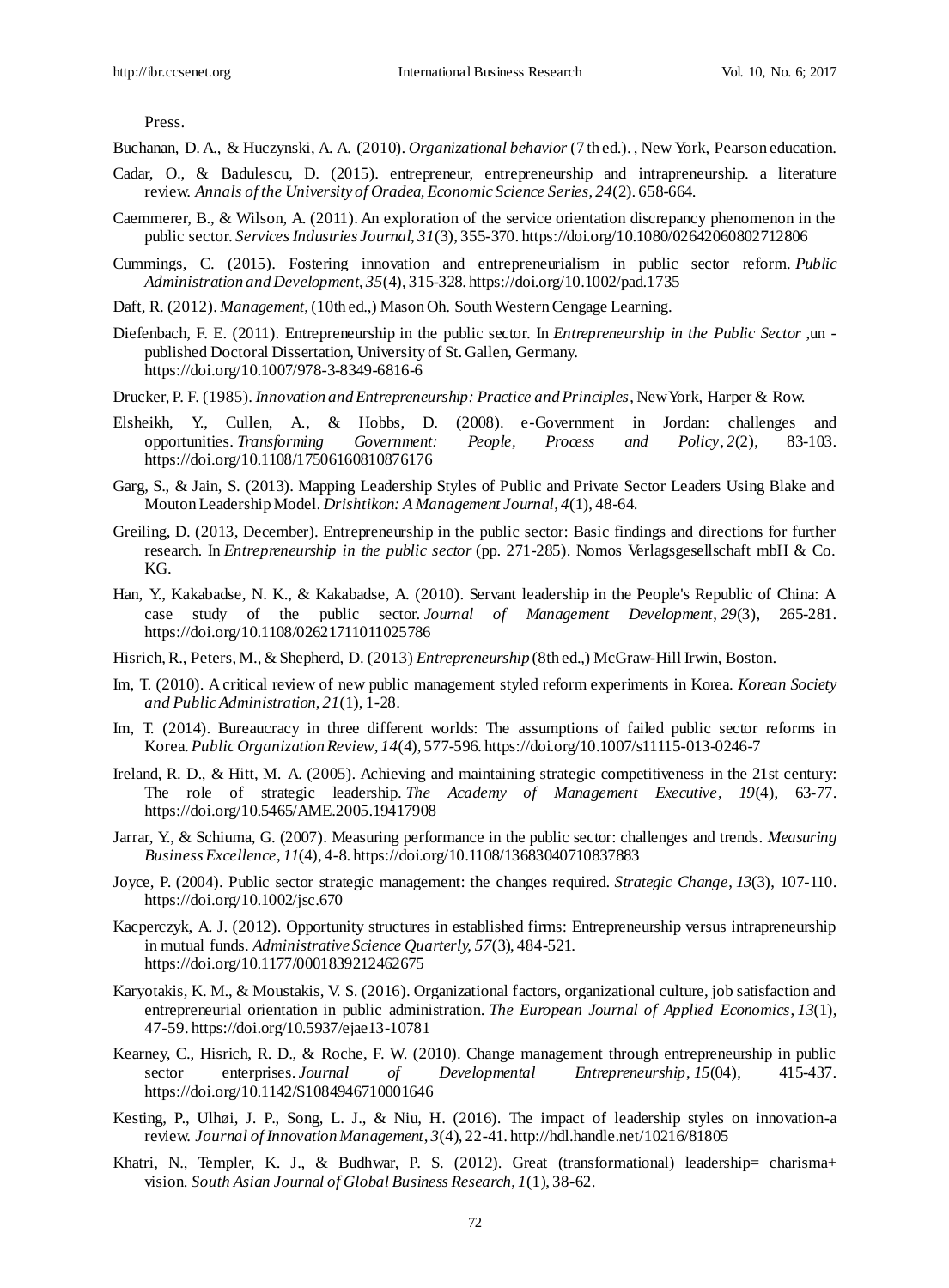https://doi.org/10.1108/20454451211205941

- Kreiser, P. M., & Davis, J. (2010). Entrepreneurial orientation and firm performance: The unique impact of innovativeness, proactiveness, and risk-taking. *Journal of small business & entrepreneurship*, *23*(1), 39-51.
- Kunnanatt, J. T. (2016). 3D Leadership–Strategy-Linked Leadership Framework for Managing Teams. *Economics, Management, and Financial Markets*, *11*(3), 30-55. https://doi.org/10.1080/08276331.2010.10593472
- Laitinen, I., Nyholm, I., Stenvall, J., & Kaivo-oja, J. (2015). The Complex Relational Dynamics in Public Sector Reforms. *European Integration Studies*, (9), 53-59. https://doi.org/10.5755/j01.eis.0.9.12795
- Lapsley, I., & Oldfield, R. (2001). *Transforming the Public Sector: Management Consultants as Agents of Change*. *European Accounting Review*, *10*, 523-543. https://doi.org/10.1080/713764628
- Lemay, L. (2009). The practice of collective and strategic leadership in the public sector. *The Innovation Journal: The Public Sector Innovation Journal*, *14*(1), 1-19.
- Liden, R. C., Wayne, S. J., Zhao, H., & Henderson, D. (2008). Servant leadership: Development of a multidimensional measure and multi-level assessment. *The leadership quarterly*, *19*(2), 161-177. https://doi.org/10.1016/j.leaqua.2008.01.006
- Lindorff, M. (2009). We're not all happy yet: Attitudes to work, leadership, and high performance work practices among managers in the public sector. *Australian Journal of Public Administration*, *68*(4), 429-445. https://doi.org/10.1111/j.1467-8500.2009.00649.x
- Luke, B., & Verreynne, M. L. (2006). Exploring strategic entrepreneurship in the public sector. *Qualitative Research in Accounting & Management*, *3*(1), 4-26. https://doi.org/10.1108/11766090610659724
- Majdalawi, Y. K., Almarabeh, T., Mohammad, H., & Quteshate, W. (2015). E-Government Strategy and Plans in Jordan. *Journal of Software Engineering and Applications*, *8*(04), 211-235. https://doi.org/10.4236/jsea.2015.84022
- Mason, P. (2006). Public innovators and entrepreneurship in the public sector. *International Journal of Leadership in Public Services*, *2*(1), 49-51. https://doi.org/10.1108/17479886200600009
- McNary, L. D. (2008). Quality management in the public sector: Applying lean concepts to customer service in a consolidated government office. *Public Administration Quarterly*, 282-301. http://www.jstor.org/stable/41288316
- Miller, D. (1983). The correlates of entrepreneurship in three types of firms. *Management science*, *29*(7), 770-791. https://doi.org/10.1287/mnsc.29.7.770
- Milner, E., & Joyce, P. (2012). *Lessons in Leadership: Meeting the Challenges of Public Service Management*. New York Routledge.
- Morris, M. H., & Jones, F. F. (1999). Entrepreneurship in established organizations: The case of the public sector. *Entrepreneurship: Theory and Practice*, *24*(1), 71-71.
- Muchiri, M. K. (2013). Entrepreneurial orientation and leadership: A review, model and research agenda. Small Enterprise Association of Australia and New Zealand 26th Annual SEAANZ Conference Proceedings Sydney.
- Nimri, M., Bdair, A., & Al Bitar, H. (2015). Applying the Expectancy Theory to Explain the Motivation of Public Sector Employees in Jordan. *Middle East Journal of Business*, *10*(13), 70-82. https://doi.org/10.5742/MEJB.2015.92714
- Northcott, D., & Ma'amora Taulapapa, T. (2012). Using the balanced scorecard to manage performance in public sector organizations: Issues and challenges. *International Journal of Public Sector Management*, *25*(3), 166-191. https://doi.org/10.1108/09513551211224234
- Nusair, N., Ababneh, R., & Kyung Bae, Y. (2012). The impact of transformational leadership style on innovation as perceived by public employees in Jordan. *International Journal of Commerce and Management*, *22*(3), 182-201. https://doi.org/10.1108/10569211211260283
- Nutt, P. C., & Backoff, R. W. (1993). Transforming public organizations with strategic management and strategic leadership. *Journal of management*, *19*(2), 299-347. https://doi.org/10.1177/014920639301900206
- Owusu, F. Y. (2012). Organizational culture and public sector reforms in a post–Washington consensus era: Lessons from Ghana's good reformers. *Progress in Development Studies*, *12*(2-3), 135-151.